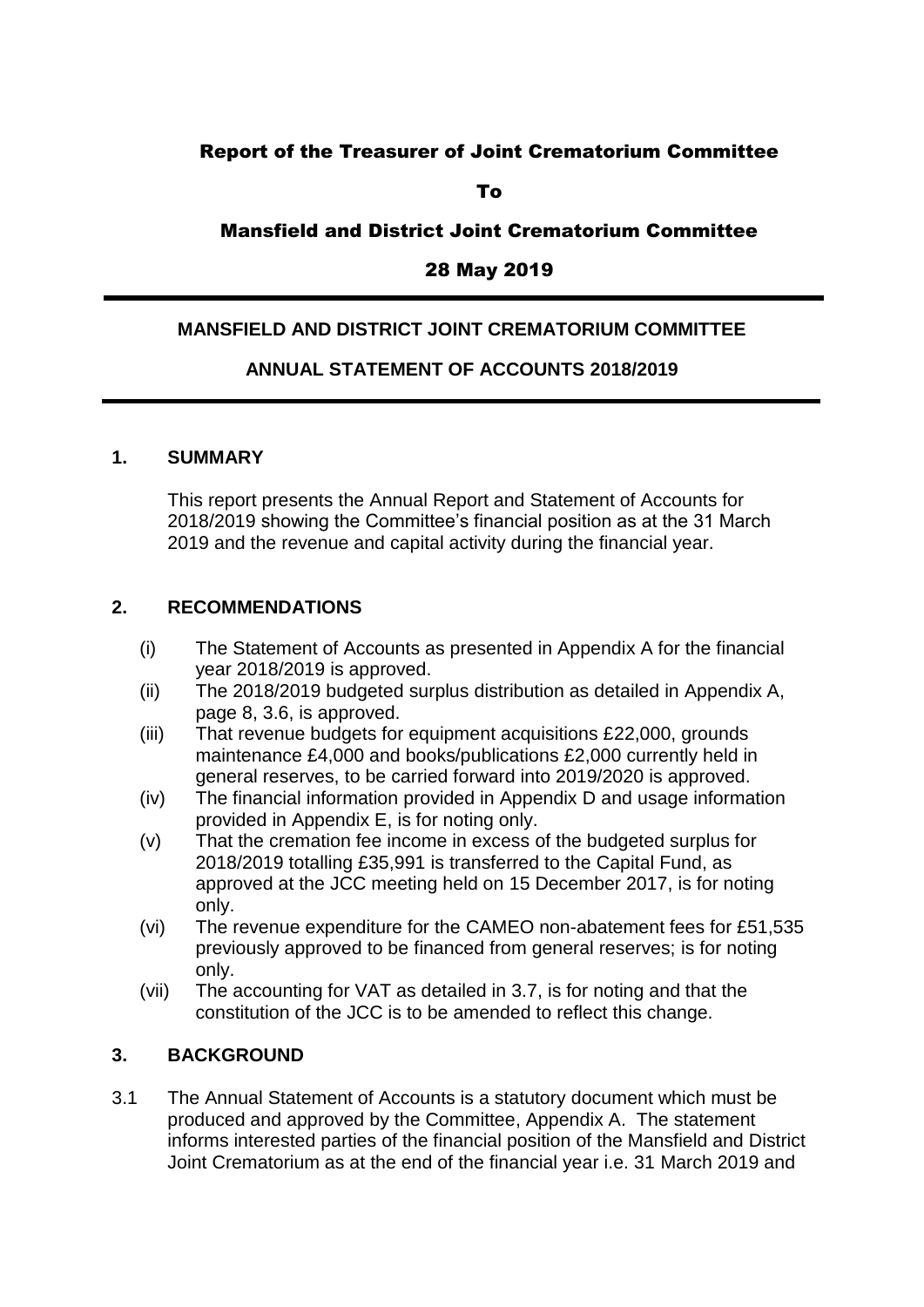shows the financial activity during that period (1 April 2018 to 31 March 2019) together with any significant factors affecting the Committee and its finances.

- 3.2 Assurance Lincolnshire has reviewed the Accounts and has issued a certificate which states that the statement of accounts presents fairly the Crematorium's Comprehensive Income and Expenditure Account and Balance Sheet and that the statements are fully supported with the underlying financial records; this is included within Appendix A, page 53.
- 3.3 The Joint Crematorium Committee is required to produce an Annual Governance Statement, which includes the future actions required on internal control issues; this is included within Appendix A, pages 44-50.
- 3.4 The actuary report produced by Barnett Waddingham is included within Appendix B. The actuary is instructed by Nottinghamshire County Council, the administering authority to the Nottinghamshire County Council Pension Fund, to undertake pension expense calculations in respect of pension benefits provided by the Local Government Pension Scheme to employees of Mansfield and District Joint Crematorium as at 31 March 2019.
- 3.5 The Statement of Accounts for the year ending 31 March 2019 have been prepared in accordance with the latest Code of Practice on Local Authority Accounting in order to provide the necessary detail for subsequent consolidation into the accounts of the constituent authorities. The format reflects the requirements of the Code of Practice in Local Authority Accounting in the United Kingdom 2018/2019 and the Service Accounting Code of Practice published by Chartered Institute of Public Finance and Accounting (CIPFA). This is supported by the International Financial Reporting Standards (IFRS).
- 3.6 A detailed revenue and capital financial information table for 2018/2019 is included within Appendix C and the 2018/2019 usage breakdown by area table and chart is in included within Appendices D and E.
- 3.7 As detailed in the Financial Management Report 1 April 2018 to 31 December 2018, 3.4, written consent has now been received from HM Revenue and Customs (HMRC), please see Appendix F. Concerns had been raised that when large capital works are undertaken by the Crematorium this impacts significantly on Mansfield District Council's VAT partial exemption calculation and could cause this to be breached resulting in significant amounts of VAT to be repaid. The three constituent authorities agreed to change the accounting for VAT from a lead body partnership to a management board or committee structure. This would enable each constituent authority to account for income and expenditure between the partners on an annual throughput basis, so that each authority could account for only their share in their VAT partial exemption calculations, thus reducing the risk of an authority breaching its test of insignificance for partial exemption.

#### **4. OPTIONS AVAILABLE**